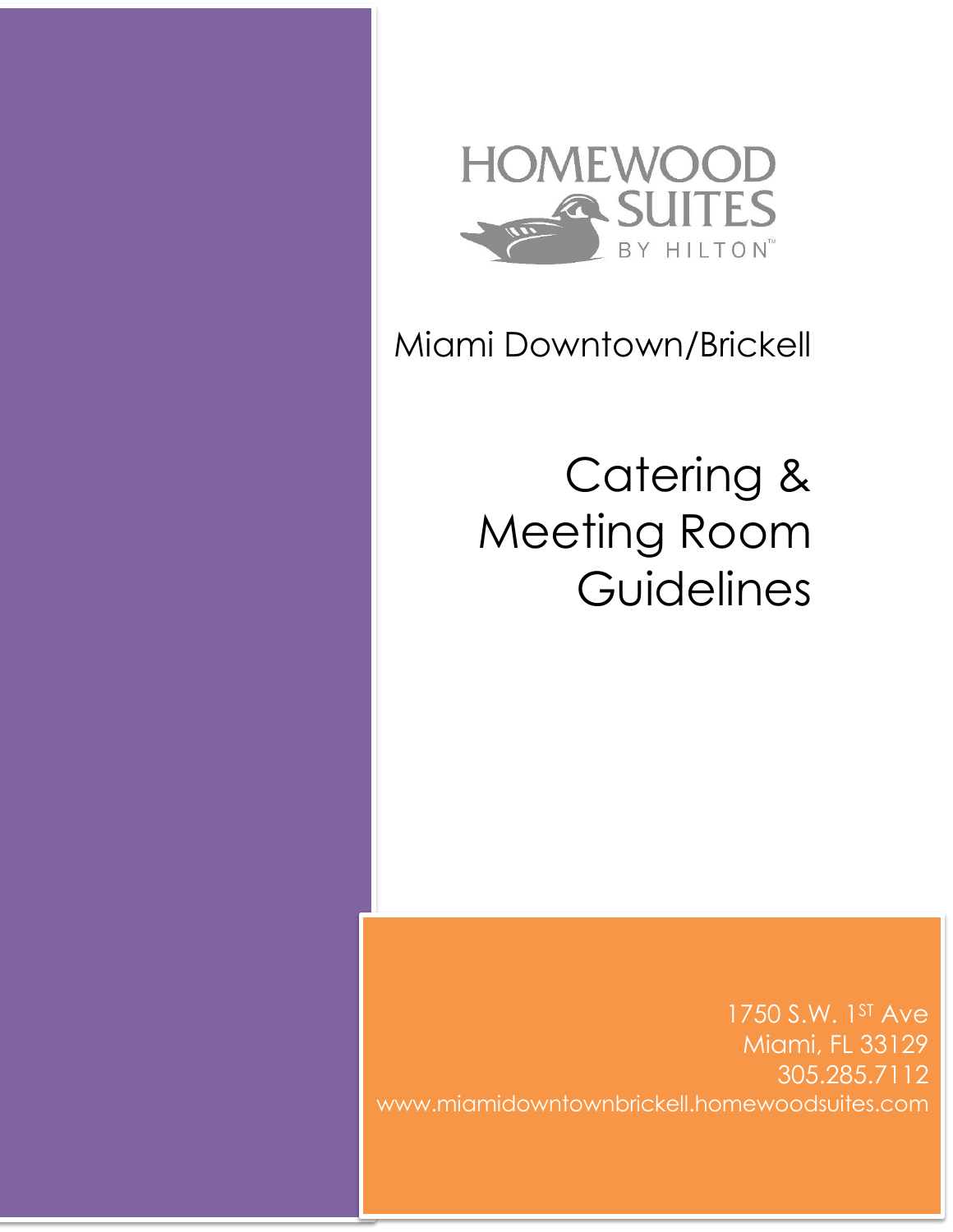## Meeting Room Guide and Price Sheet

Meeting room offers natural lighting, free WiFi, a built in counter top and a 3'x5' white board that is permanently mounted for your convenience.

## **Meeting Room Set Ups**





Conference Style Seating for up to 18 guests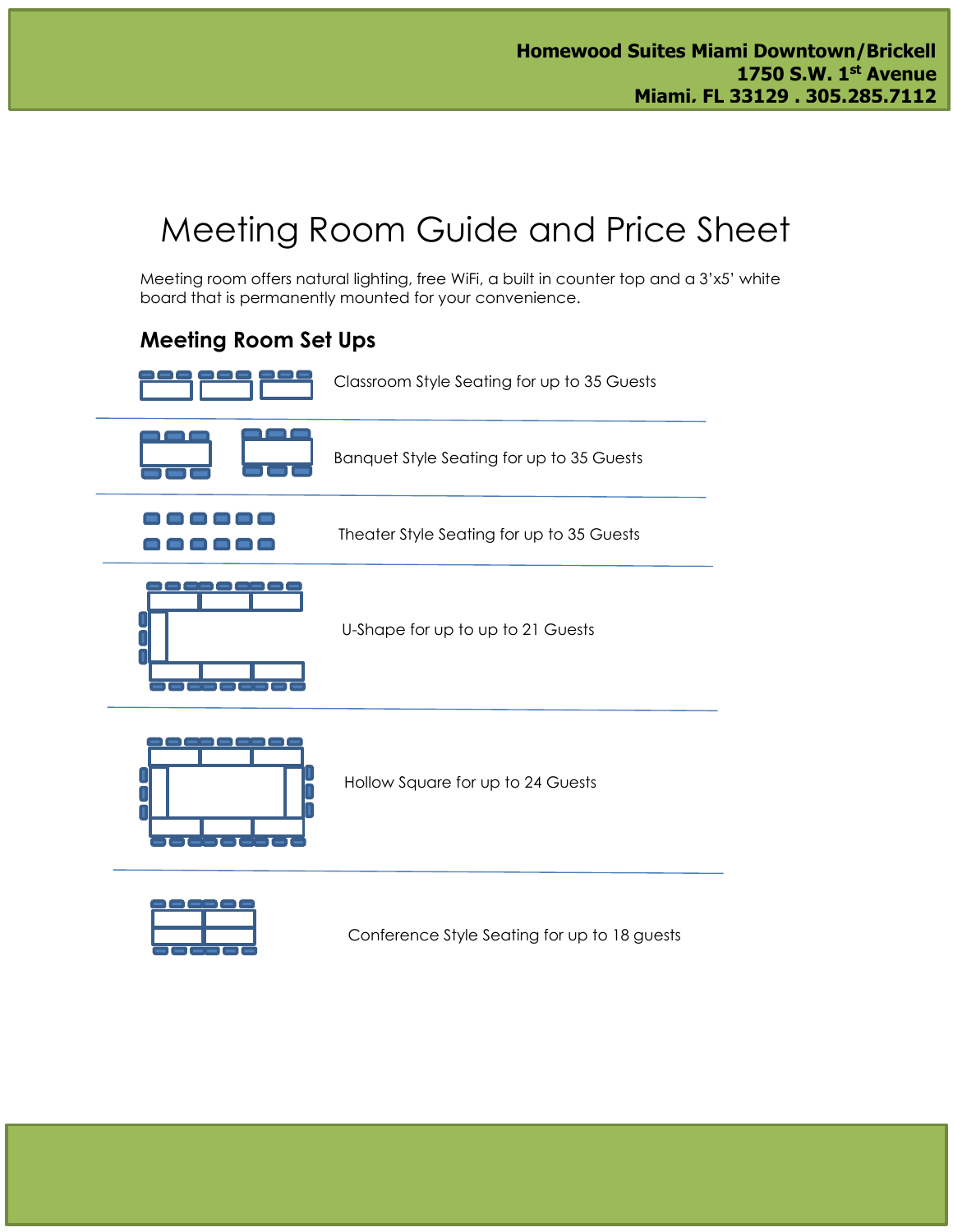### **Breakfast Buffets**

#### **Full Breakfast Buffet | \$13.00++ per person**

Scrambled Eggs, One Breakfast Meat, Assorted Breakfast Breads and Pastries, Cut Fruit, Assorted Yogurts, Assorted Cereals, Milk, Juices, Coffee & Tea Station

#### **Continental Breakfast Buffet | \$10.00++ per person**

Assorted Breakfast Breads and Pastries, Cut Fruit, Assorted Yogurts, Assorted Cereals, Milk, Juices, Coffee & Tea Station

#### **By the Dozen | \$11.00++ per dozen**

Cinnamon Rolls Jelly Filled Pasties Assorted Muffins

#### **All Day Coffee & Tea Station | \$7.00++ per person**

Regular and Decaf Coffee and Assorted Teas

## **Lunch Buffets**

#### **Deli Lunch | \$15.00++ per person**

Assorted Sandwiches or Wraps, Assorted Chips, Chocolate Chip Cookies, Assorted Beverages

#### **Pork | \$20.00++ per person**

Slow Roasted Pork, Black Beans and Rice, Sweet Plantains, House Salad, Chef's Choice of Dessert, Assorted Beverages

#### **Pasta | \$16.00++ per person**

Traditional Spaghetti and Meatballs, Chicken Pasta Alfredo, Garlic Bread, House Salad, Chef's Choice of Dessert, Assorted Beverages

#### **Chicken | \$18.00++ per person**

Marinated Chicken Breast, Vegetable Rice, Mix Green Salad, Chef's Choice of Dessert, Assorted Beverages

#### **Fish | \$18.00++ per person**

Salmon w/Broccoli, Garlic Mashed Potatoes, Mix Green Salad, Chef's Choice of Dessert, Assorted Beverages

### **Breaks**

#### **Healthy | \$10.00++ per person** Assorted Energy Bars, Assorted Yogurts, Whole Fruit, Bottled Water & Juices

**Sweet | \$10.00++ per person** Chocolate Chip Cookies, Fudge Brownies, Assorted Sodas & Juices

#### **Salty | \$10.00++ per person**

Chips & Dip Station, Jumbo Pretzels, Trail Mix, Assorted Sodas & Juices